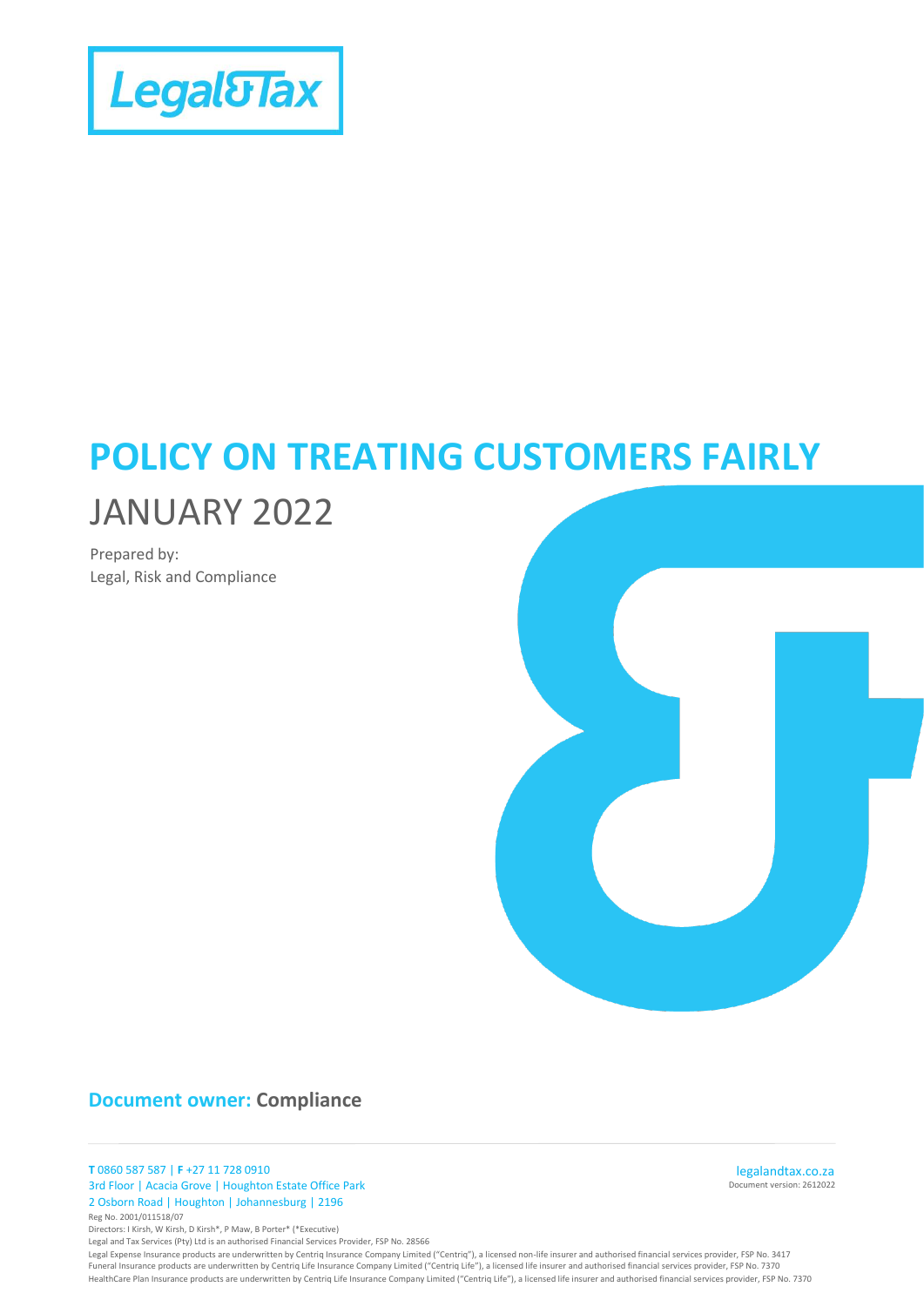

#### **1. INTRODUCTION**

- 1.1 Legal & Tax Services (Pty) Ltd (Hereinafter referred to as "Legal&Tax") is an authorised Financial Service Provider, FSP No. 28566.
- 1.2 Legal&Tax is the direct marketer and non-mandated intermediary of life insurance benefits underwritten by the product supplier Centriq Life Insurance Company Limited, and non-life insurance benefits underwritten by Centriq Insurance Company Limited ("Centriq") a licensed insurer and authorised Financial Services Provider.
- 1.3 Benjy Porter is the CEO and Key Individual in respect of the Legal&Tax Life Insurance subcategory A and B1-A and Non-life Personal Lines Products and Avron Urison is the CEO of HealthCare and an authorised Key Individual. In each other's absence the other will serve as acting Key Individual to participate in the decision-making and management of the organisation. Benjy Porter and Avron Urison are approved for all the sub-categories for which Legal&Tax is authorised to render advisory and intermediary services.

### **2. PURPOSE**

- 2.1 Treating Customers Fairly (TCF) is an outcome-based regulatory and supervisory approach designed to ensure that regulated financial entities deliver specific, clearly articulated fairness outcomes for financial services consumers. Entities are expected to demonstrate that they deliver the 6 TCF Outcomes to their customers throughout the product life cycle, from product design and promotion, through advice and servicing, to complaints and claims handling and throughout the product value chain.
- 2.2 Legal&Tax is committed to ensuring that all business conducted is in accordance with good business practice. To this end, Legal&Tax conducts business in an ethical and equitable manner and in accordance with the applicable TCF outcomes to ensure that the fair treatment of customers is embedded within its culture to guarantee customer confidence and offer appropriate products and services with due diligence.
- 2.3 Legal&Tax subscribe to all 6 (six) outcomes of TCF which are as follows:
	- **Outcome 1:** Customers are confident that they are dealing with providers where the fair treatment of customers is central to the provider's culture.
	- **Outcome 2:** Products and services marketed and sold in the retail market are designed to meet the needs of identified customer groups and are targeted accordingly.
	- **Outcome 3**: Customers are given clear information and are kept appropriately informed before, during and after the time of contracting.
	- **Outcome 4:** Where customers receive advice, the advice is suitable and takes account of their circumstances.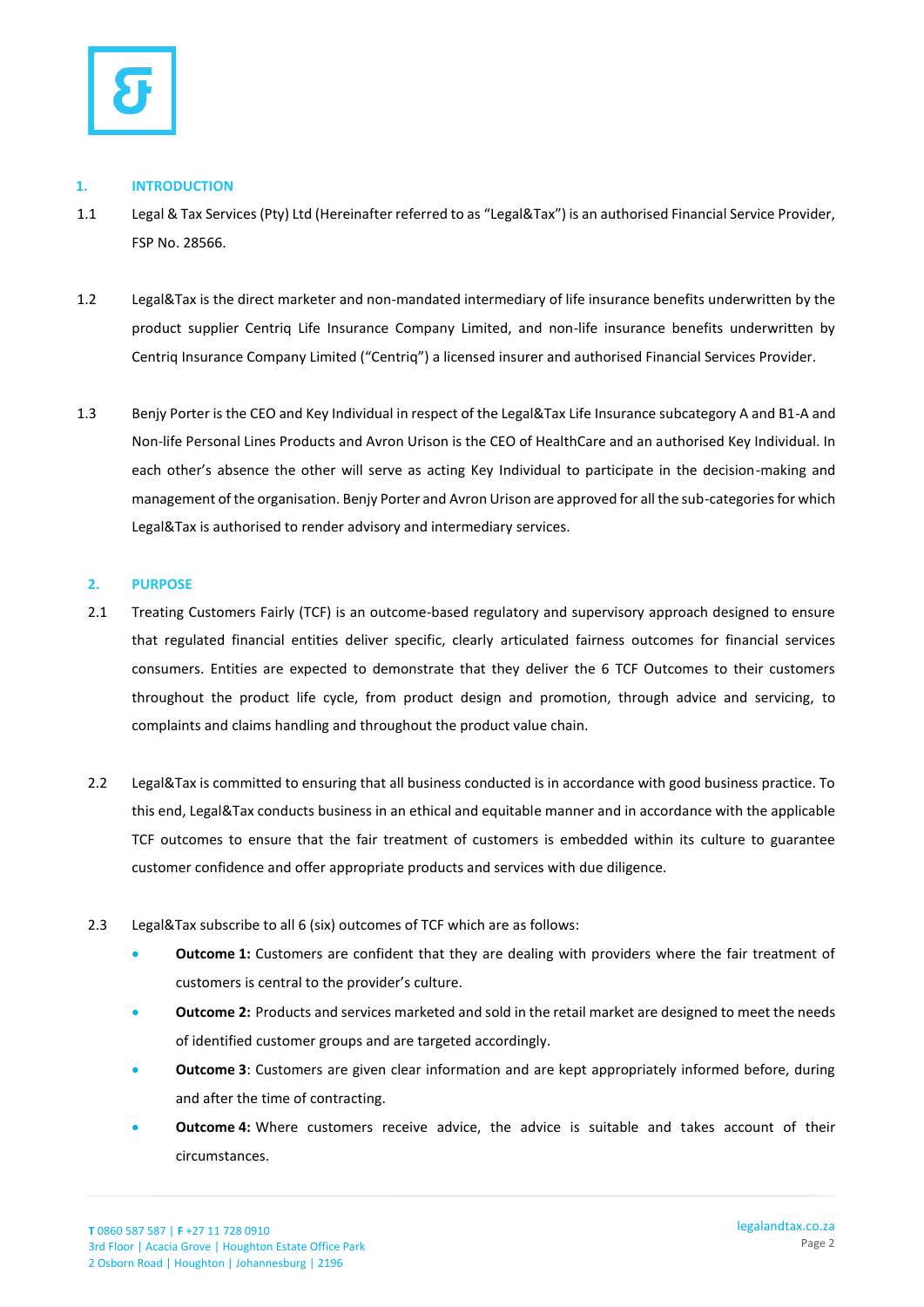

- **Outcome 5:** Customers are provided with products that perform as providers have led them to expect, and the associated service is both of an acceptable standard and what they have been led to expect.
- **Outcome 6:** Customers do not face unreasonable post-sale barriers to change products, switch providers, submit a claim or make a complaint.

#### **3. PROCESSES AND INTERNAL CONTROLS**

- 3.1 Legal&Tax has implemented a procedure document called a TCF Tracker which outlines how each TCF principle is practically applied within the organisation. The TCF Tracker is updated quarterly.
- 3.2 TCF Outcomes:
- **3.2.1 Outcome 1: Customers can be confident they are dealing with entities where TCF is central to the corporate culture.**
	- Legal&Tax will ensure that TCF is central to its corporate culture and will endeavour to treat a customer as employees would themselves want to be treated as a customer;
	- Regular meetings will be held with all staff members to ensure that Legal&Tax presents a unified approach in the fair treatment of customers;
	- Legal&Tax will ensure that it complies fully with section 2 of the General Code of Conduct which reads: "*A provider must at all times render financial services honestly, fairly, with due skill, care and diligence, and in the interest of clients and the integrity of the financial services industry"*;
	- Legal&Tax will ensure that due diligence is done on all businesses before contracting with them.
	- Legal&Tax prescribes to the General Code of Conduct for authorised FSP's and Representatives as per Board Notice 80 of 2003.
	- **3.2.2 Outcome 2: Products & Services marketed and sold in the retail market are designed to meet the needs of identified customer groups and are targeted accordingly.**
		- Legal&Tax will ensure that it understands its' customer, their financial situation and their financial needs and will ensure that products not only match their needs but provides clear explanations of its product offerings;
	- **3.2.3 Outcome 3: Customers are provided with clear information and kept appropriately informed before, during and after point of sale.**
		- Legal&Tax administers insurance benefits, as well as value added services and helpline benefits which are aimed at enhancing product suitability. Customers are kept informed of the processes and information required by the product suppliers.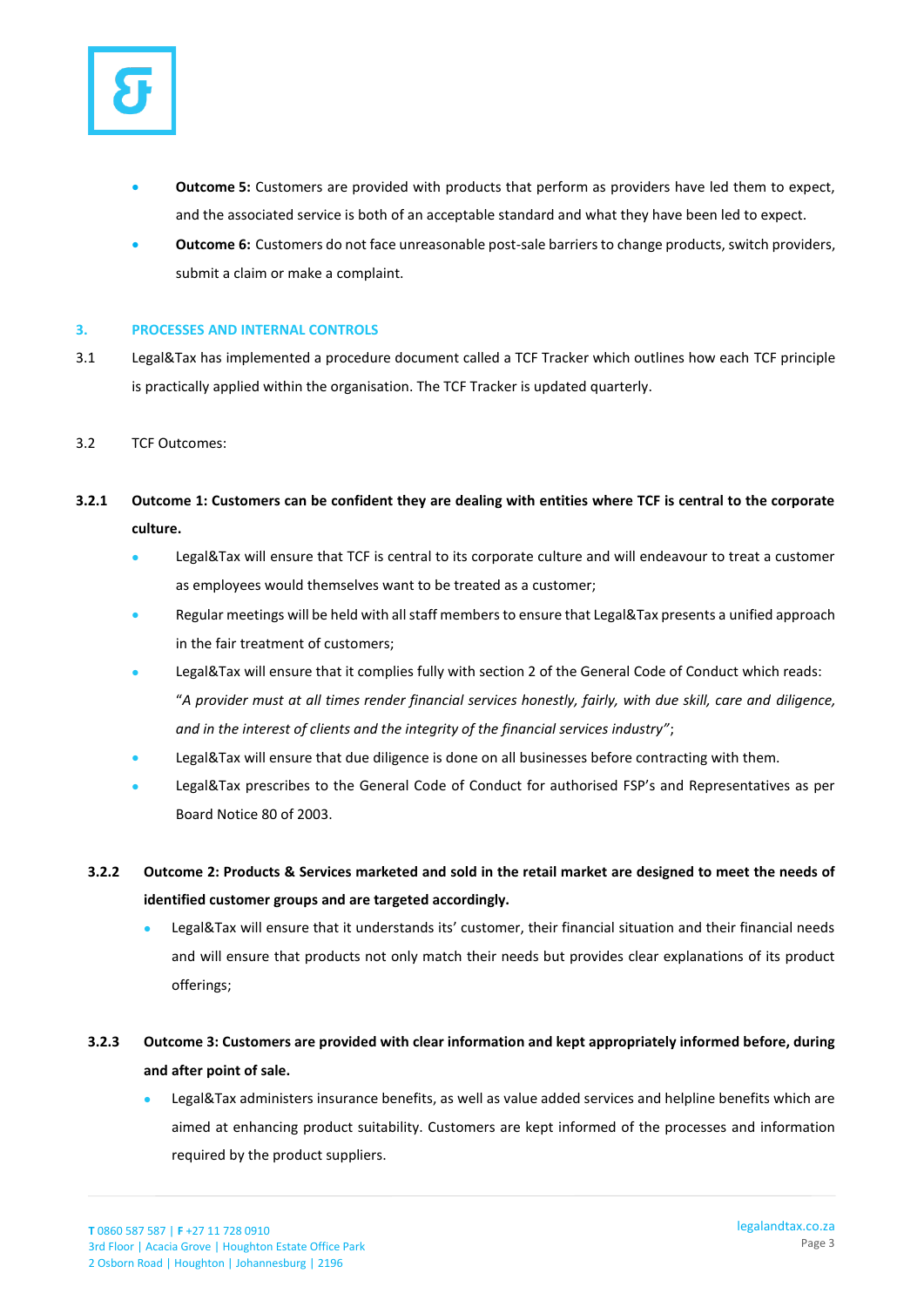

- Legal&Tax is committed to providing customers with true and accurate information regarding its products through direct marketing and automated FAIS disclosures have been implemented which pre-records a large portion of the compulsory disclosures in line with Policy Protection Rules (PPR);
- Further disclosures are made in the form of Welcome Packs which are distributed to customers within 31 (thirty-one) days of contracting business and Legal&Tax ensures ongoing communications monthly as well as annually.

#### **3.2.4 Outcome 4: Where advice is given, it is suitable and takes into account customer circumstances.**

- Legal&Tax does not give advice as a regular feature of the business, even though it is authorised to provide advice if required;
- Direct marketers are duly made aware of the above during training sessions where they are specifically trained on what constitutes advice and that same is prohibited;
- In the event that advice is required Legal&Tax has authorised and supervised FAIS representatives available to assist customers in this regard;
- Calls are recorded and monitored by our Quality Assurance Department to ensure that advice is not given and in instances of non-compliance, that any misconduct is corrected.
- **3.2.5 Outcome 5: Products perform as providers have led customers to expect, and service is of an acceptable standard and as they have been led to expect.**
	- Legal&Tax monitors product performance and is committed to ensuring that services provided by product suppliers to customers after contracting stage is suitable, and in those instances where the customer is dissatisfied, concerns raised are addressed in accordance with its Complaints Resolution Policy.

## **3.2.6 Outcome 6: Customers do not face unreasonable post-sale barriers imposed by firms to change product, switch providers, submit a claim or make a complaint.**

- Legal&Tax ensures proper disclosure are made to customers in line with the Policy Protection Rules (PPR) in respect of claims and complaints procedures and that relevant contact details are provided to customers;
- Legal&Tax has developed and implemented an appropriate process to manage customer complaints in accordance with its Claims Management Framework Policy and Complaints Resolution Policy and through its LTS client system;
- Legal&Tax internal complaints procedure is adopted as part of its TCF policy to ensure compliance with outcome 6.